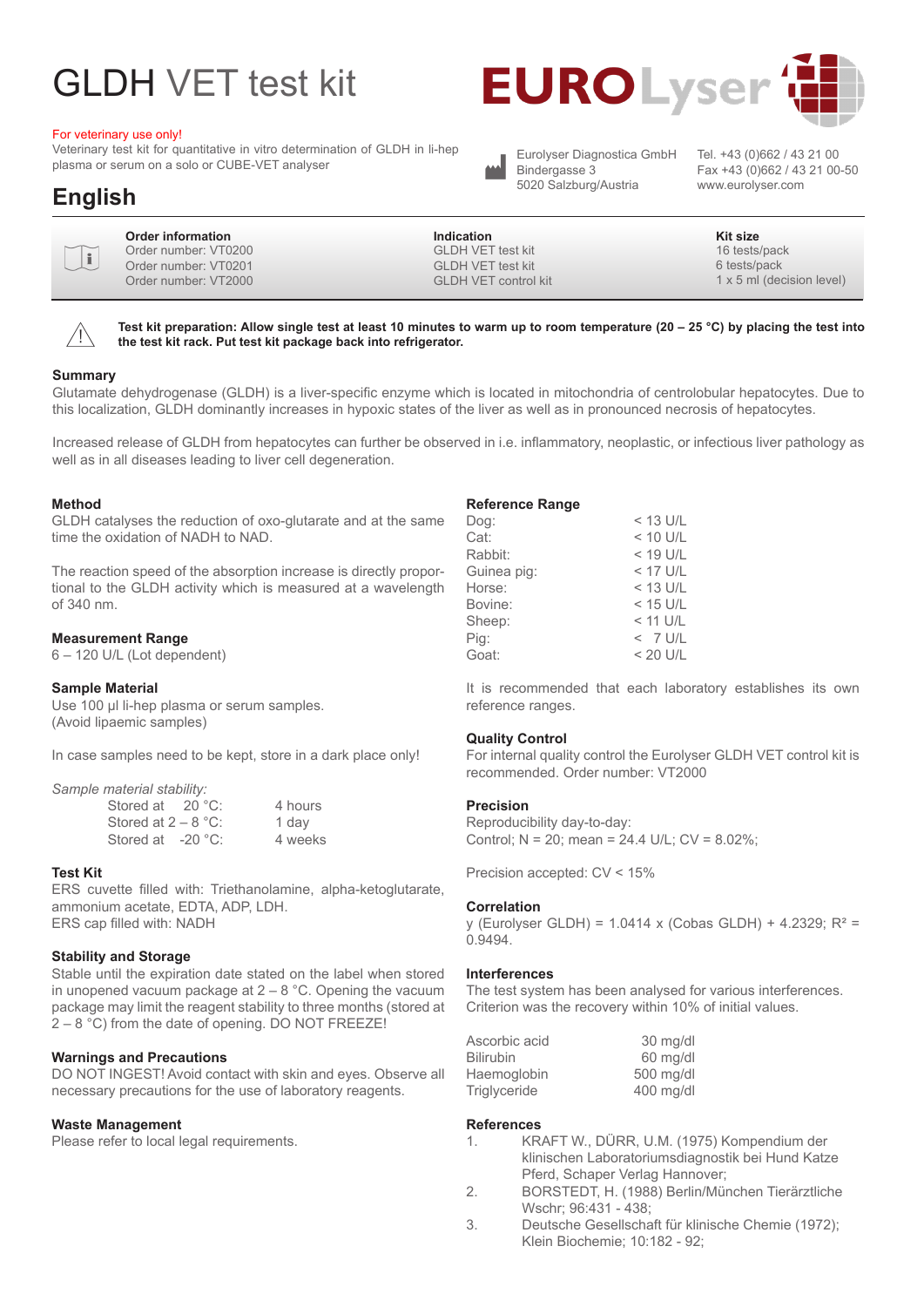# GLDH VET Testkit

#### Nur für den Veterinärgebrauch!

Veterinär-Testkit für die quantitative In-vitro Bestimmung von GLDH in Li-Hep Plasma oder Serum am solo oder CUBE-VET Analyser.



Eurolyser Diagnostica GmbH Bindergasse 3 5020 Salzburg/Austria

Tel. +43 (0)662 / 43 21 00 Fax +43 (0)662 / 43 21 00-50 www.eurolyser.com

#### **Bestellinformation Bezeichnung Packungsgröße** Bestellnummer: VT 0200 Bestellnummer: VT 0201 Bestellnummer: VT 2000 GLDH VET Testkit GLDH VET Testkit GLDH VET Control Kit 16 Tests/Packung 6 Tests/Packung 1 x 5 ml (decision level) i

 $\bigwedge$ 

**Vorbereitung des Testkits: Der Einzeltest muss min. 10 Minuten auf Raumtemperatur (20 – 25 °C) aufgewärmt werden. Geben Sie dazu den Test aus der Packung und setzen Sie ihn in das Testkit-Rack. Geben Sie die Testpackung zurück in den Kühlschrank.**

#### **Zusammenfassung**

Bei der Glutamatdehydrogenase (GLDH) handelt es sich um ein leberspezifisches Enzym aus den Mitochondrien der, vor allem zentrolobulär angesiedelten, Hepatozyten. Damit steigt die GLDH insbesondere bei hypoxischen Zuständen in der Leber, sowie bei besonders ausgeprägten Nekrosen der Hepatozyten.

Eine vermehrte Freisetzung der GLDH aus den Hepatozyten kann weiterhin bei entzündlichen, neoplastischen oder infektiösen Erkrankungen der Leber auftreten, sowie bei allen Veränderungen, welche mit einer Leberzelldegeneration einhergehen.

#### **Methode**

GLDH katalysiert die Reduktion von Oxoglutarat und die gleichzeitige Oxidation von NADH zu NAD.

Die Geschwindigkeit der Absorptionsabnahme ist direkt proportional zur GLDH Aktivität und wird mit einer Wellenlänge von 340 nm gemessen.

#### **Messbereich**

6 – 120 U/L (Lot abhängig)

#### **Probenmaterial**

100 µl Li-Hep Plasma oder Serum verwenden. (Lipämische Proben vermeiden)

Wenn Proben gelagert werden, unbedingt vor Licht schützen!

#### *Haltbarkeit Probenmaterial:*

| Gelagert bei             | 20 °C: | 4 Stunden |
|--------------------------|--------|-----------|
| Gelagert bei $2 - 8$ °C: |        | 1 Tag     |
| Gelagert bei -20 °C:     |        | 4 Wochen  |

#### **Testkit**

ERS Küvette befüllt mit Triethanolamin, Alpha-Ketoglutarat, Ammoniumacetat, EDTA, ADP, LDH. ERS Kappe befüllt mit NADH.

#### **Stabilität und Lagerung**

Stabil bis zum aufgedruckten Haltbarkeitsdatum, wenn in ungeöffneter Vakuumpackung bei 2 – 8 °C gelagert. Die Stabilität kann mit dem Öffnen der Vakuumpackung auf drei Monate ab Öffnungsdatum (bei 2 – 8 °C gelagert) limitiert werden. NICHT EINFRIEREN!

#### **Warnungen und Vorsichtsmaßnahmen**

NICHT VERSCHLUCKEN! Kontakt mit Haut und Augen vermeiden. Beachten Sie die notwendigen Vorsichtsmaßnahmen für den Umgang mit Laborreagenzien.

#### **Entsorgung**

Bitte beachten Sie immer die lokalen gesetzlichen Vorschriften.

#### **Referenzbereich**

| Hund:            | $<$ 13 U/L |
|------------------|------------|
| Katze:           | $< 10$ U/L |
| Kaninchen:       | $< 19$ U/L |
| Meerschweinchen: | $<$ 17 U/L |
| Pferd:           | $<$ 13 U/L |
| Rind:            | $<$ 15 U/L |
| Schaf:           | $<$ 11 U/L |
| Schwein:         | $<$ 7 U/L  |
| Ziege:           | $< 20$ U/L |
|                  |            |

Es wird empfohlen, dass jedes Labor seine eigenen Referenzbereiche definiert.

#### **Kontrollmaterial**

Zur internen Qualitätskontrolle sollte das Eurolyser GLDH VET Control Kit verwendet werden. Bestellnummer: VT 2000

#### **Präzision**

Reproduzierbarkeit "within-run": Control; N = 20; mean = 24,4 U/L; CV = 8,02%;

Akzeptierte Präzision: CV < 15%

#### **Korrelation**

y (Eurolyser GLDH) = 1,0414 x (Cobas GLDH) + 4,2329; R² = 0,9494.

#### **Interferenzen**

Das Testsystem wurde auf verschiedene Störsubstanzen analysiert. Ein akzeptables Ergebnis wurde definiert als Abweichung kleiner als 10% des Ausgangswertes.

| Ascorbinsäure    | 30 mg/dl  |
|------------------|-----------|
| <b>Bilirubin</b> | 60 mg/dl  |
| Hämoglobin       | 500 mg/dl |
| Triglyceride     | 400 mg/dl |

#### **Referenzen**

- 1. KRAFT W., DÜRR, U.M. (1975) Kompendium der klinischen Laboratoriumsdiagnostik bei Hund Katze Pferd, Schaper Verlag Hannover;
- 2. BORSTEDT, H. (1988) Berlin/München Tierärztliche Wschr; 96:431 - 438;
- 3. Deutsche Gesellschaft für klinische Chemie (1972);

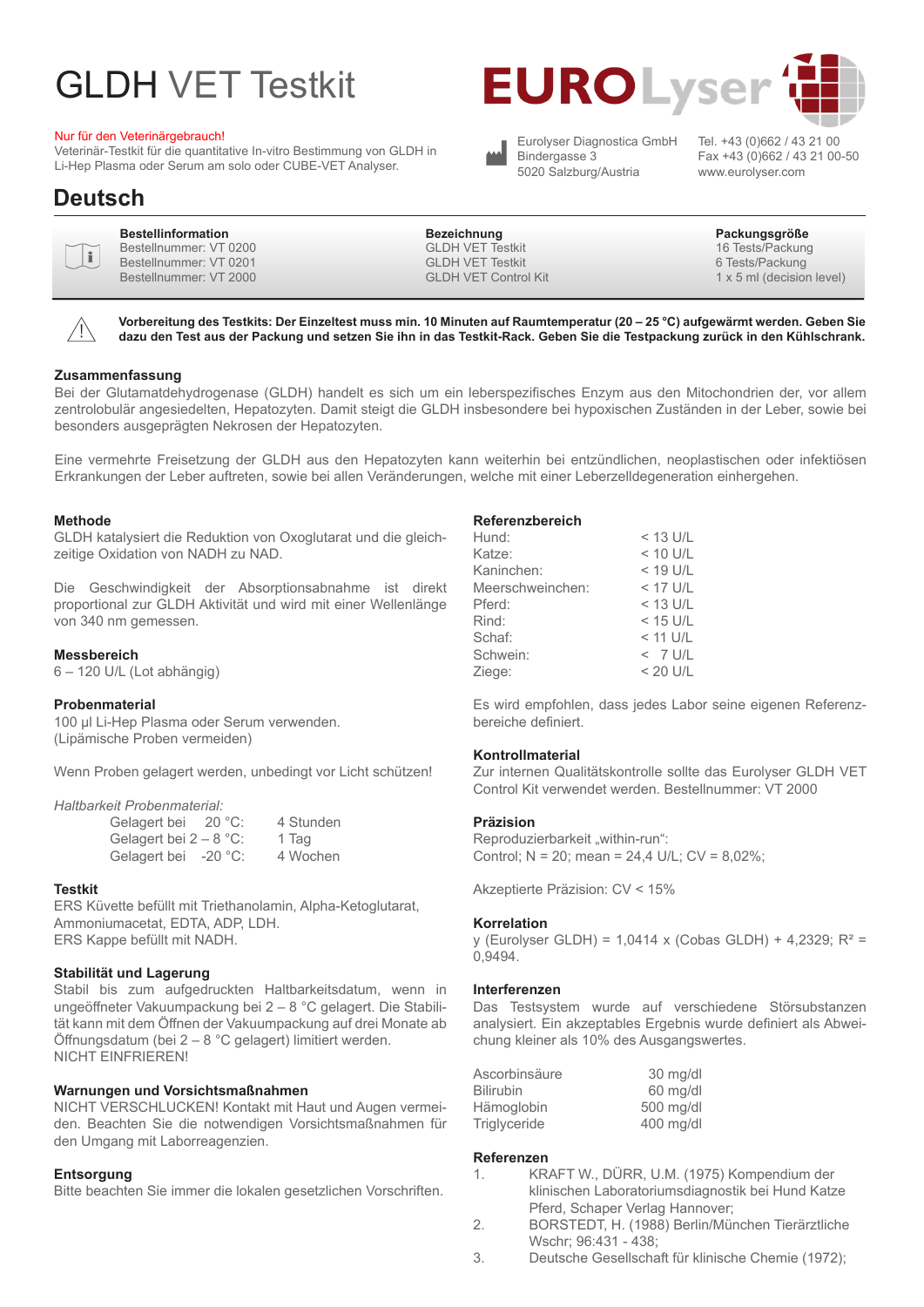## Durchführung eines GLDH VET Tests Processing of a GLDH VET test





2.1